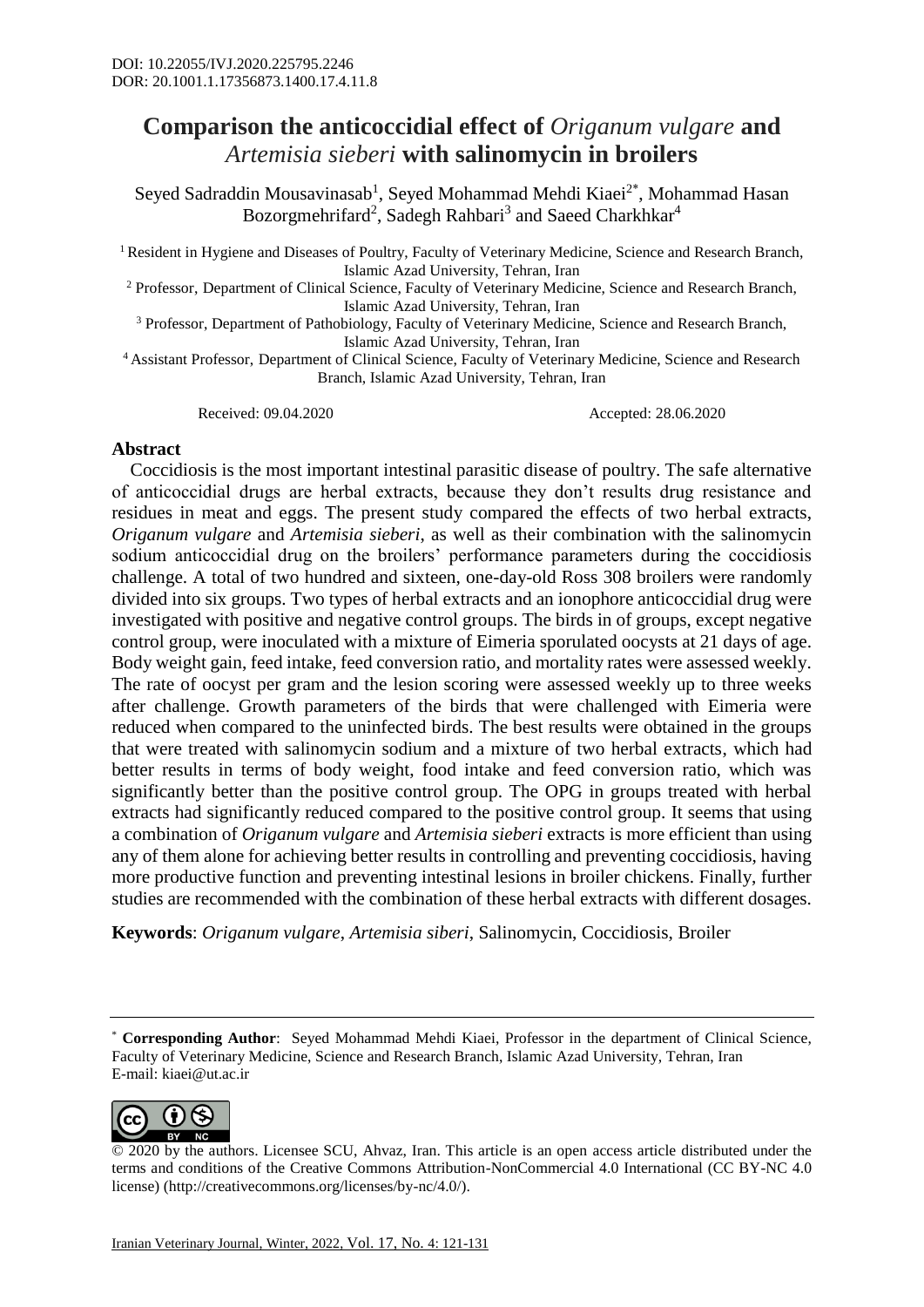## **Refrences**

- Abbas, R.Z., Colwell, D.D., & Gilleard, J. (2012). Botanicals: An alternative approach for the control of avian coccidiosis. *World's Poultry Science Journal*, *68*, 203–215.
- Abdisa, T., Hasen, R., Tagesu, T., Regea, G., & Tadese, G. (2019). Poultry coccidiosis and its prevention, and control. *Journal of Veterinary and Animal Research*, *2*, 103.
- Alagawany, M., Abd El-hack, M.E., Farag, M.R., Shaheen, H.M., Abdel-Latif, .A., Noreldin, A.E., & Patra, A.K. (2018). The usefulness of o*regano* and its derivatives in poultry nutrition. *World's Poultry Science Journal*, *74*, 463-474.
- Almeida, G.F.D., Thamsborg, S.M., Madeira, A., Ferreira, J.F.S., Magalhães, P.M., Dematte, L., Horsted, K., & Hermansen, J.E. (2014). The effects of combining *Artemisia annua* and *Curcuma longa* ethanolic extracts in broilers challenged with infective oocysts of *Eimeria acervulina* and *E. maxima*. *Parasitology*, *141*, 347–355.
- Arab, H.A., Kaboutari Katadj, J., Rahbari, S; Nibian, S., Soltan Mohammadi, A.R., & Pirali Kheirabadi, K.H. (2012). Comparison the anticoccidial effect of granulated extract of *artemisia sieberi* vs pure artemisinin in experimental broiler chicken coccidiosis. *Journal of* Veterinary *Research*, *67(2)*, 119–125.
- Arab, H.A., Rahbari, S., Rassouli, A., Moslemi, M.H., & Khosravirad, F.D.A. (2006). Determination of *artemisinin* in *Artemisia sieberi* and anticoccidial effects of the plant extract in broiler chickens. *Tropical Animal Health and Production*, *38*, 497–503.
- Batungbacal, M., Hilomen, G., Luis, E., Centeno, J., & Carandang, N. (2007). Comparative efficacy of *oregano* (*Origanum vulgare*) extract and amprolium in the control of coccidiosis and their effect on broiler performance. *Philippine Journal of Veterinary Medicine*, *44*, *91-99*.
- Chapman, H.D., Jeffers, T.K., & Williams, R.B. (2010). Forty years of monensin for the control of coccidiosis in poultry. *Poultry Science*, *89*, 1788–1801.
- Chuang, L.T., Tsai, T.H., Lien, T.J., Huang, W.C., Liu, J.J., Chang, H., Chang, M.L., & Tsai, P.J*.* (2018). Ethanolic extract of *Origanum vulgare* suppresses propionibacterium acnes-induced inflammatory responses in human monocyte and mouse ear edema models. *Molecules*, *23(8)*, 1987.
- Coccimiglio, J., Alipour, M., Jiang, Z.H., Gottardo, C., & Suntres, Z. (2016). Antioxidant, antibacterial, and cytotoxic activities of the ethanolic *Origanum vulgare* extract and its major constituents. *Oxidative Medicine and Cellular Longevity*, *2*, 1-8.
- Garcia-Diez, J., Alheiro, J., Pinto, A.L., Soares, L., Falco, V., Fraqueza, M.J., & Patarata, L. (2017). Influence of food characteristics and food additives on the antimicrobial effect of garlic and *Oregano* essential oils. *Foods*, *10*, 6(6).
- Ghorbani, M.R., Bojarpur, M., Mayahi, M., Fayazi, J., Fatemi Tabatabaei, S.R., & Tabatabaei, S. (2014). Effect of purslane (*Portulaca oleracea* L.) on performance and carcass characteristic of broiler chickens. *Iran, Iranian Veterinary Journal*, *9(4)*, 88-97.

Giannenas, P.M., Florou-Paneri, M., Papazahariadou, E., Christaki, E., Botsoglou, N.A., & Spais, A.B. (2003). Effect of dietary supplementation with *oregano* essential oil on performance of broilers after experimental infection with Eimeria tenella. *Archives of Animal Nutrition*, *57*, 99-106.

- Gilbert, E.R., Cox, C.M., Williams, P.M., McElroy, A.P., Dalloul, R.A., Ray, W.K., Barri, A., Emmerson, D., Wong, E.A., & Webb, J.K. (2011). *Eimeria* species and genetic background influence the serum protein profile of broilers with coccidiosis. *PloS One*, *6(2)*, 10.
- Hafez, H.M. (2008). Poultry coccidiosis: Prevention and control approaches. *Archiv Fur Geflugelkd*, *72(1)*, 2–7.
- Johnson, J., & Reid, W.M. (1970). Anticoccidial drugs: Lesion scoring techniques in battery and floor-pen experiments with chickens. *Experimental Parasitology*, *28*, 30–36.
- Jiao, J., Yang, Y., Liu, M., Li, J., Cui, Y., Yin, S., & Tao, J. (2018). *Artemisinin* and *Artemisia annua* leaves alleviate *Eimeria tenella* infection by facilitating apoptosis of host cells and suppressing inflammatory response. *Veterinary Parasitology*, *254*, 172–177.
- Kheirabadi, K.P., Katadj, J.K., Bahadoran, S., Da Silva, J.A.T., Samani, A.D., & Bashi, M.C. (2014). Comparison of the anticoccidial effect of granulated extract of *Artemisia sieberi* with monensin in experimental coccidiosis in broiler chickens. *Experimental Parasitology*, *41(1)*, 129–133.